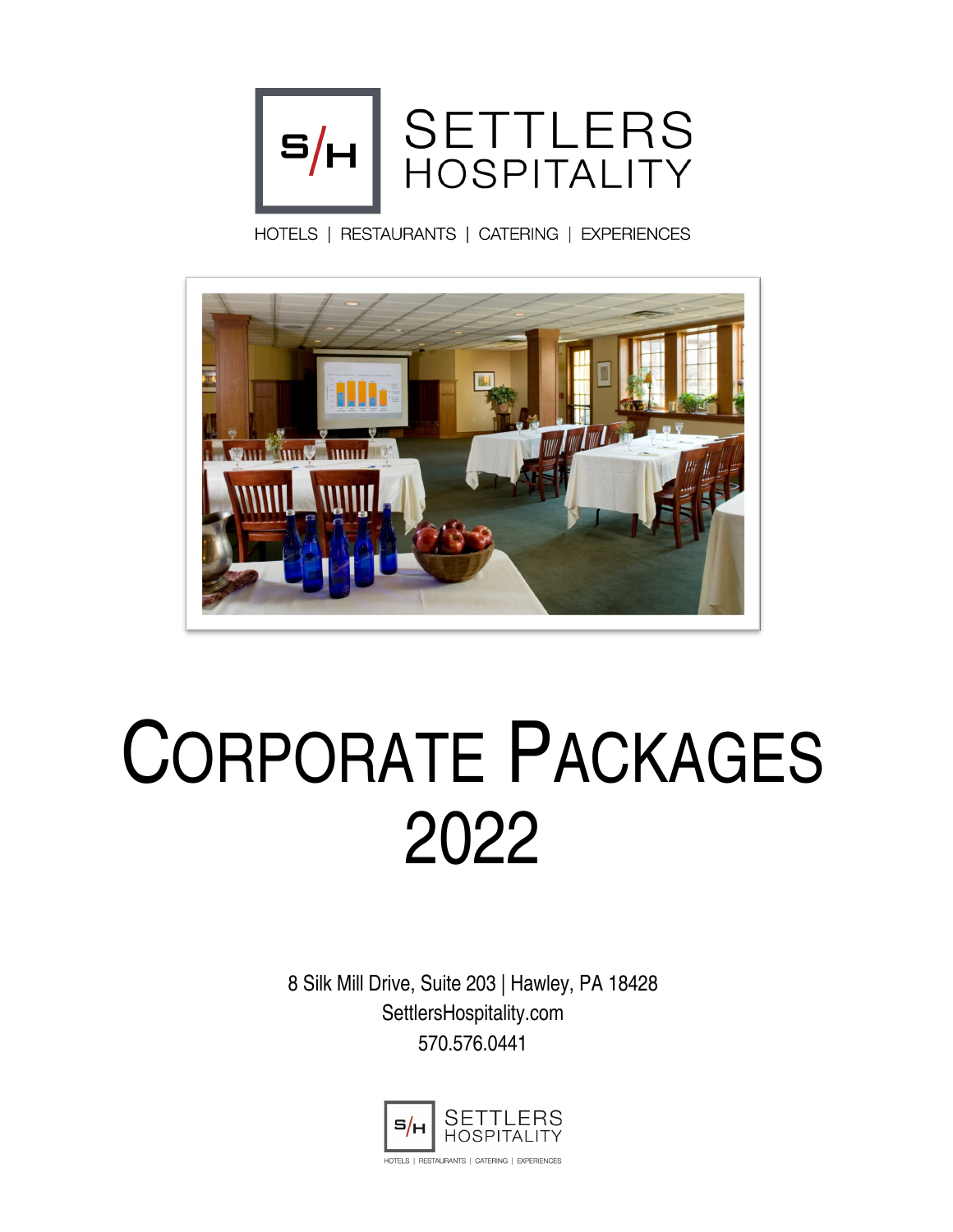

# **TABLE OF CONTENTS**

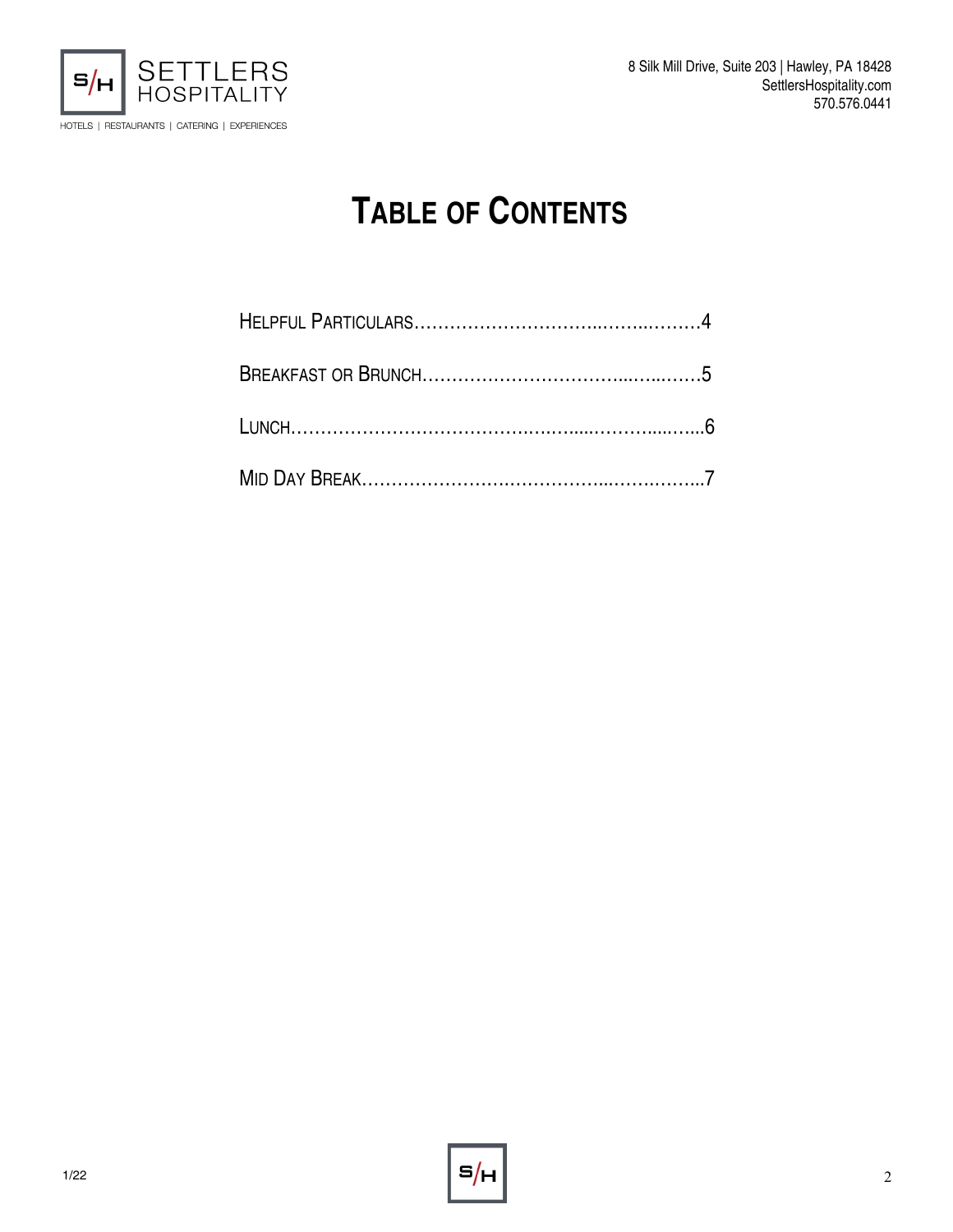

# **WELCOME TO SETTLERS HOSPITALITY**

Take your meeting to new heights in the Pocono Mountains. We invite you to come, clear your mind so you can focus on what matters. The properties of Settlers Hospitality offer distinct meeting and event space in a warm, welcoming environment that mixes business and pleasure. Find inspiration in four historic locations that offer stunning natural landscapes and every modern amenity. A multitude of lodging, dining and activities ensures a successful and satisfying event for everyone in your group. Plus, you'll enjoy access to a dedicated concierge and professional event coordinator to help craft the ideal experience to achieve your goals.

Ask us about Team Building!

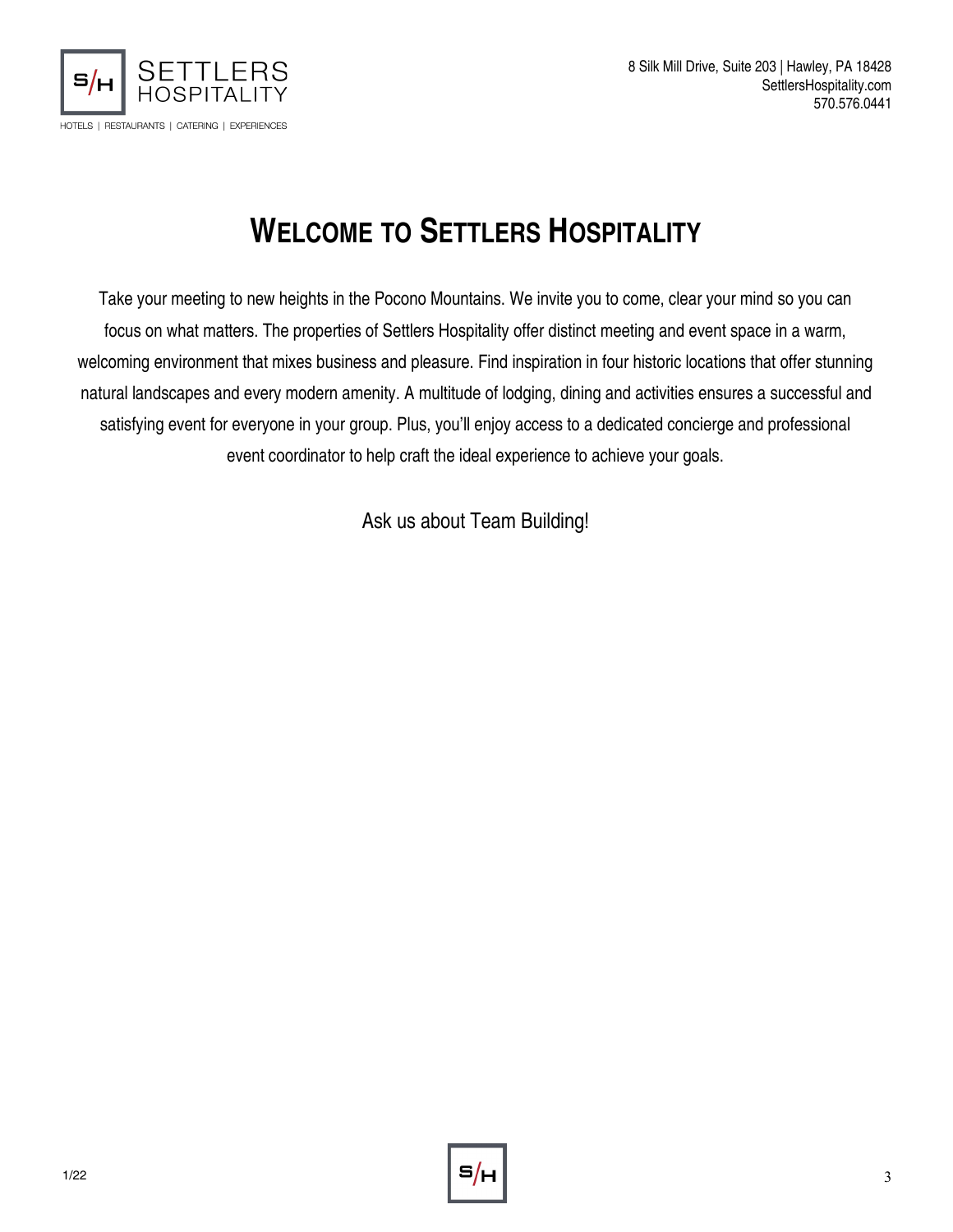

# **HELPFUL PARTICULARS**

- Gratuity is at your discretion.
- There will be a fee for any special set up required (beyond placing your pre-assembled centerpieces).
- Any items provided by you or any outside vendors must be removed immediately after the event.
- Settlers Hospitality does not assume responsibility for the damage or loss of any merchandise or articles left in the venue prior to, during, or following the function.
- Kindly do not attach decorations or displays to walls, doors, windows or ceilings.
- Final arrangements (i.e. choice of menu, estimated guest count, napkin color, number of guests at each table) must be made 21 days in advance.
- The final number of guests with the EXACT entree choice count is required 21 days prior to the function.
- We anticipate you may hire a musician, photographer, florist, or other vendors. Please let us know as soon as possible if you are hiring any other outside vendors for coordination purposes. All vendors must supply us with a COI. Use of some vendors may include an upcharge.
- We reserve the right to regulate the volume of music.
- All food and beverage items must be prepared and presented by Settlers Hospitality, including cakes, alcohol, and favors. No outside food or beverage items are permitted.
- Alcoholic beverages may not be removed from the premises.
- We reserve the right to refuse alcohol beverage service to any guest at the function who is not 21 years of age and/ or limit the consumption of any guests for everyone's safety and comfort. We do not serve shots.
- Our experience prohibits us from allowing sparklers, non-biodegradable confetti and Chinese lanterns.
- All special arrangements are subject to approval.
- To keep things organized and to make your event the best it can be, we ask that only the event host contact the event coordinator throughout the planning process.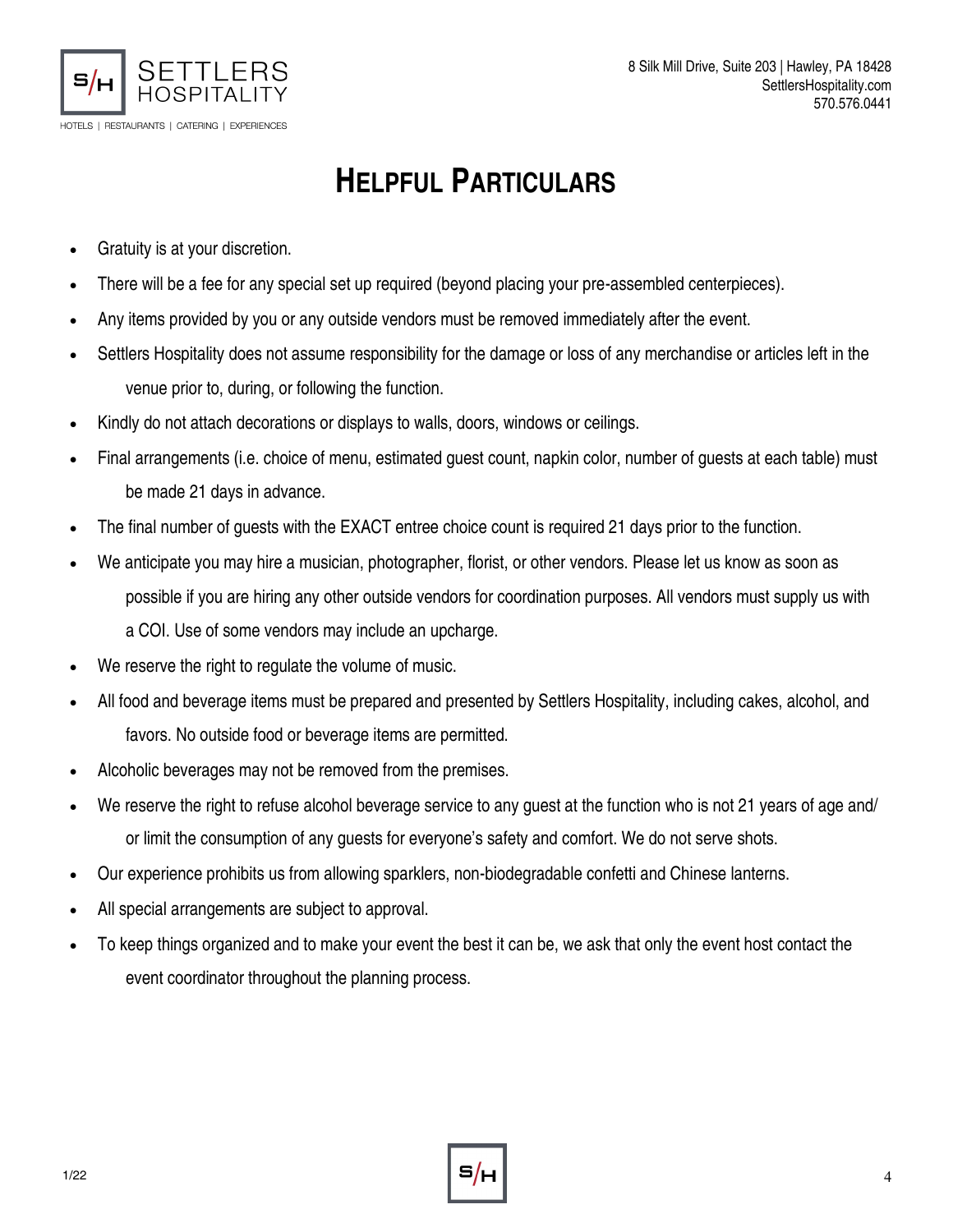

8 Silk Mill Drive, Suite 203 | Hawley, PA 18428 SettlersHospitality.com 570.576.0441

## **BREAKFAST OR BRUNCH**

#### **CONTINENTAL BREAKFAST**

\$20 PER PERSON PLUS TAX AND SERVICE **Whole Fruits |** Apples, Oranges, Grapes, and Bananas **Overnight Oats |** Local Maple Syrup and Cinnamon Yogurt | Granola, and Honey **Assorted Danishes, Crumb Cake, and Muffins Assorted Bagels, Selection of Butter, Jam, and Cream Cheese Chilled Juices, Fresh Brewed Coffee, Decaffeinated Coffee, and Tea**

#### **BREAKFAST/BRUNCH BUFFET**

\$40 PER PERSON PLUS TAX AND SERVICE

**Fresh Fruit Salad Country Style Quiche |** Peppers and Onions **Sausage**

**Bacon** 

**Hash Brown Casserole**

**Assorted Danishes and Muffins**

**Tuna Niçoise Salad**

**Herb Roasted Chicken Over Wild Rice**

**Baked Monte Cristo of Turkey, Ham, and Swiss** with Maple Syrup and Butter **Chilled Juices, Fresh Brewed Coffee, Decaffeinated Coffee, and Tea**

ADD \$2 PER PERSON FOR SOFT DRINKS

#### **BRUNCH**

SERVES 10-12 GUESTS **Bagel and Lox Platter** | \$139 **Yogurt Bar Assorted Toppings** | \$110 **Artisanal Cheese Display with Grapes and Crackers** | \$120 **Side of Salmon Poached with Cucumber Dill Chop \$\$/Person** | \$139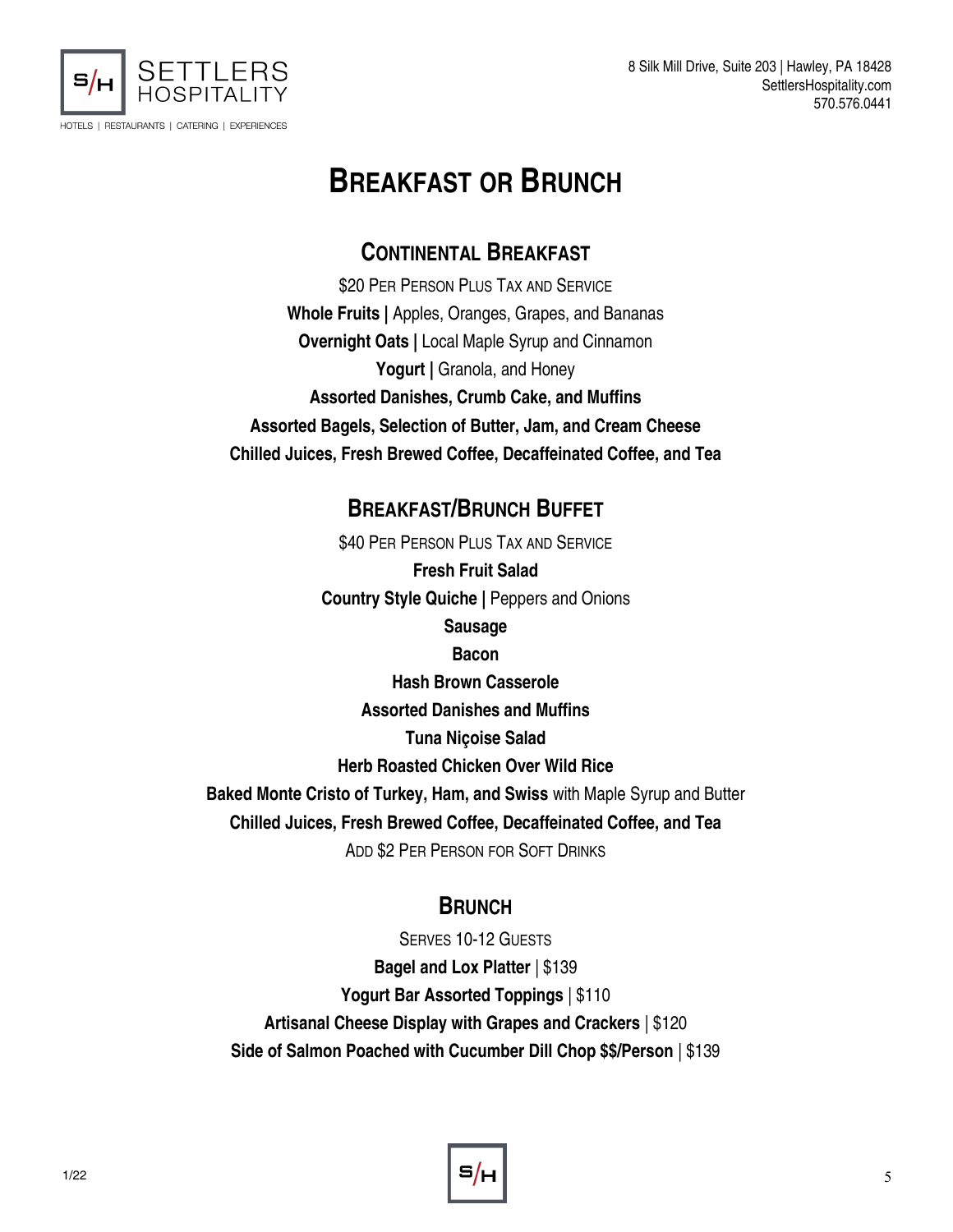

8 Silk Mill Drive, Suite 203 | Hawley, PA 18428 SettlersHospitality.com 570.576.0441

## **LUNCH**

#### **BAGGED LUNCH**

**\$17 PER PERSON PLUS TAX AND SERVICE** CHOOSE ONE PER PERSON **Assorted Sandwich from Cocoon Coffeehouse & Bakery House Baked Cookie Snack Bag | Chips or Pretzels Whole Fruit |** Apple, Banana, or Orange **Yogurt Cup** with Granola **One Canned Beverage or Bottled Water**

#### **LUNCH PLATTERS**

\$29 PER PERSON PLUS TAX AND SERVICE

**Farmers Vegetable Sandwich |** Garlic Aioli on Focaccia Bread **Ham and Cheddar |** Honey Mustard, Lettuce, Tomato & Onions on Country White **Turkey Breast and Swiss |** Yogurt Ranch, Lettuce, Tomato & Onions on Ciabatta **Falafel Pita |** Cucumber, Lettuce, Garlic Aioli **Caprese Sandwich |** Balsamic Reduction and Greens on Focaccia Bread Grilled Chicken | Pesto, Mozzarella, and Tomato on Ciabatta Bread **Deviled Egg Salad |** on Birdseed Bread **Chilled Juices, Coffee, Decaffeinated Coffee, and Tea**